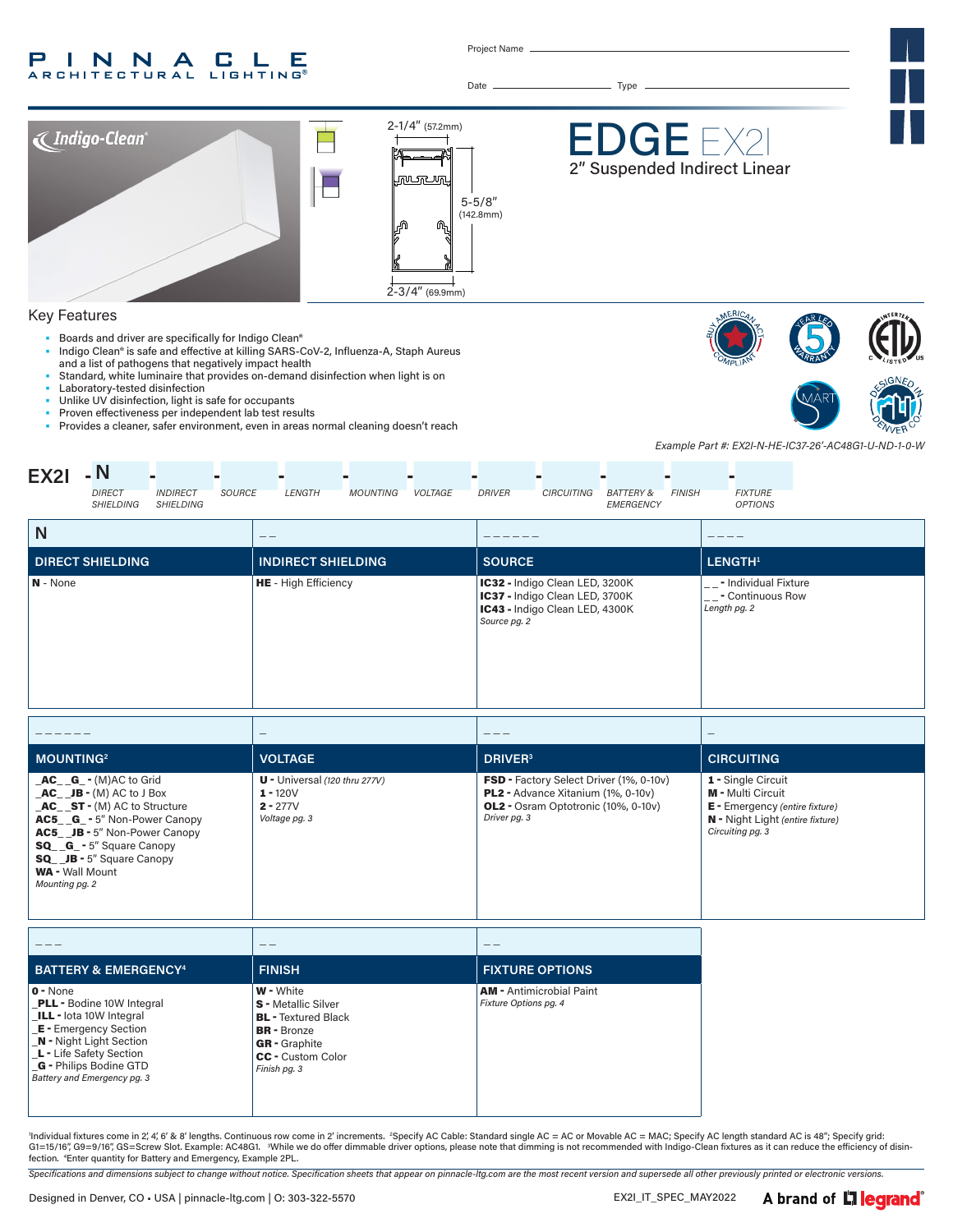

• 80 CRI = R9≥19

## Indigo Clean LED

|             | Color | Watt<br>per foot | Shielding<br>HE |        |
|-------------|-------|------------------|-----------------|--------|
|             |       |                  | High Efficiency |        |
|             |       |                  | Lumens/ft       | LPW    |
| <b>IC32</b> | 3200K | 11.8             | 1201            | 101.8D |
| <b>IC37</b> | 3700K | 11.8             | 1232            | 104.4  |
| <b>IC43</b> | 4300K | 11.8             | 1250            | 105.9  |

#### Length

- For Continuous Runs, add 3/16" (4.7mm) for each end plate or 3/8" (9.5mm) to the overall length of the row
- Individual fixtures come in 2', 4', 6' & 8' lengths. Continuous rows come in 2' increments

| 2                |                | ю              | -8             | $\qquad \qquad \blacksquare$           |
|------------------|----------------|----------------|----------------|----------------------------------------|
| Indiv. Fixture   | Indiv. Fixture | Indiv. Fixture | Indiv. Fixture | Cont. Run<br>Continuous runs available |
| $23''$ (584.2mm) |                |                |                | in 2' increments.                      |
|                  | 47" (1193.8mm) |                |                |                                        |
|                  |                | 71" (1803.4mm) |                |                                        |
|                  |                |                | 95" (2413mm)   |                                        |
|                  |                |                |                | Specify in 2' increments               |

EDGE EX2I

#### Mounting

- Specify cable length in ordering code (AC48G1)
- Standard specifiable lengths are 48", 120", 240" and 350"
- End plates and power cord attached at factory
- Aircraft cable (AC) mounts on 4' (1219.2mm) and 8' (2438.4mm) centers
- Maximum recommended movable mounting locations are 12" from end of 4' fixture and
- 18" from end of 8' fixture • Aircraft Cable supplied with 5" (127mm) power and 2" (50.8mm) non-power canopies

| AC G1     | Aircraft Cable 1" (15/16") T-Bar           |
|-----------|--------------------------------------------|
| AC G9     | Aircraft Cable 9/16" T-Bar                 |
| AC GS     | Aircraft Cable Screw Slot T-Bar            |
| AC JB     | Aircraft Cable Junction Box                |
| AC ST     | Aircraft Cable Structure                   |
| AC5 G     | Aircraft Cable 5" (127mm) Non-Power Canopy |
| $AC5$ JB  | Aircraft Cable 5" (127mm) Non-Power Canopy |
| SQ G      | Aircraft Cable 5" (127mm) Square Canopy    |
| SQ JB     | Aircraft Cable 5" (127mm) Square Canopy    |
| MAC G1    | Moveable AC 1" (15/16") T-Bar              |
| MAC G9    | Moveable AC 9/16" T-Bar                    |
| MAC GS    | Moveable AC Screw Slot T-Bar               |
| MAC JB    | Moveable AC Junction Box                   |
| MAC ST    | Moveable AC Structure                      |
| MAC5 G    | Moveable AC 5" (127mm) Non-Power Canopy    |
| MAC5 JB   | Moveable AC 5" (127mm) Non-Power Canopy    |
| MSQ G     | Moveable AC 5" (127mm) Square Canopy       |
| MSQ JB    | Moveable AC 5" (127mm) Square Canopy       |
| <b>WA</b> | Wall Mount                                 |

#### Straight EDGE Joint System



- The Straight EDGE Joint comes standard for all runs.
- Two connection points one to cinch fixtures together, the other to perfectly align all fixtures in a run.<br>• Eactory-installed light shields on both sides of the fixture ensure no light leaks
- Factory-installed light shields on both sides of the fixture ensure no light leaks. Patented.
- 
- *Specifications and dimensions subject to change without notice. Specification sheets that appear on pinnacle-ltg.com are the most recent version and supersede all other previously printed or electronic versions.*

EX2I\_LED\_SPEC\_MAY2022 Designed in Denver, CO • USA | pinnacle-ltg.com | O: 303-322-5570 F: 303-322-5568

- Canopies and pendants match fixture finish, power cords are white, grey, or black depending on fixture finish. See Finish section for additional details. • Approved for dry/damp location unless otherwise noted
- Refer to installation instructions during installation at the job site
- Maximum fixture weight is 20 lbs for a standard 4' fixture
- AC\_\_GS and MAC\_\_GS works with screw slot and bolt slot grid ceiling types
- Wall Mount ADA Compliant, bracket is 1/2" off wall
- MAC options not available with HEA lens option

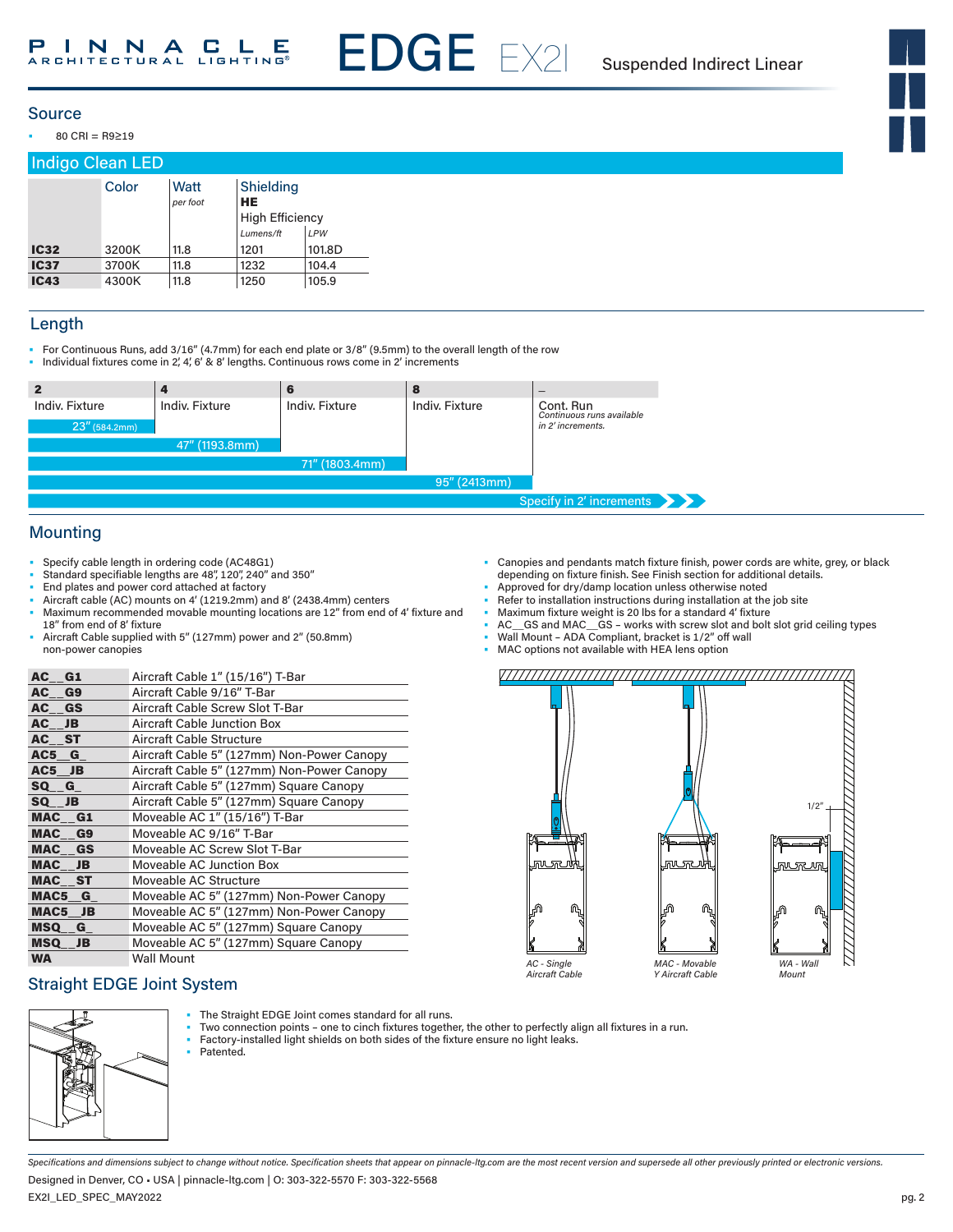# EDGE EX2I

#### Suspended Indirect Linear

#### Voltage Driver

Some EX2I configurations will not accommodate all voltage options; consult with factory

|    | Universal |
|----|-----------|
|    | 120 volt  |
| ×, | 277 volt  |

- Standard Driver Option = FSD
	- Driver Lifetime: 50,000 hours at 25°C ambient operating conditions
- For more driver options, see Pinnacle Resource Guide
- Some EX2I configurations will not accommodate all driver options; consult with factory

| <b>0-10V Drivers</b> |                                 |
|----------------------|---------------------------------|
| <b>FSD</b>           | Factory Select Driver 1%, 0-10v |
| PL <sub>2</sub>      | Advance Xitanium 1%, 0-10y      |
| OL <sub>2</sub>      | Osram Optotronic, 1%, 0-10y     |

#### How to Specify Circuiting, Battery and Emergency



Select fixture circuiting from options below

Some EX2I configurations will not accommodate all circuiting options, consult with factory

#### **Circuiting**

|   | Single Circuit                |
|---|-------------------------------|
| M | Multi Circuit                 |
|   | <b>Emergency Circuit only</b> |
| N | Night Light Circuit only      |



Battery and emergency section options are available in addition to fixture circuit Select battery and emergency section options below; factory shop drawing required Some EX3I configurations will not accommodate all circuiting options, consult with factory

#### **Battery and/or Emergency** *If Required*

0 No battery or specific emergency section required

#### **Battery**

- Select battery section type if required, indicate total QTY*. Example 2PL*
- 90 minute battery runtime; test button location dependant on configuration, consult factory
- No battery option available for 2' lengths

| $\mathbf 0$ | No Battery                                |
|-------------|-------------------------------------------|
| <b>ILL</b>  | lota 10w Integral Lithium, Self Testing   |
| PLL         | Bodine 10w Integral Lithium, Self Testing |

#### **Emergency**

- Select emergency section type if required, indicate total QTY. *Example 1E*
- Combine battery and emergency section ordering codes if both options are selected

| <b>FSG</b>       | Factory Select ALCR, Automatic Load Control Relay                 |
|------------------|-------------------------------------------------------------------|
| _GI              | lota ETS DR, Emergency Lighting Control Device                    |
| G                | Bodine GTD, Emergency Lighting Control Device                     |
| _E               | Emergency circuit section (NLIGHT ONLY full housing not sections) |
| $\blacksquare$ N | Night Light circuit section                                       |
|                  | Life Safety circuit section NO THROUGH WIRE                       |

#### Combination Section Ordering Examples

- Single circuit, (1) 10w battery, (1) emergency section Ordering Code: 1-1PL1E
- Multi circuit, (2) 10w battery, (2) emergency sections Ordering Code: M-2PL2E • Single circuit, (1) night light section Cordering Code: 1-1N
	-
- Battery OR Emergency Ordering Examples • Single circuit, 10w Integral Battery **Ordering Code: 1-1PL** • Emergency only, 10w Integral Battery **Call Condering Code: E-1PL** • Single circuit, GTD required Contact Condering Code: 1-1G
	-

#### Finish

- Standard powder-coat textured white, metallic silver, textured black, graphite or bronze painted finish; consult factory for chip of standard paint finishes
- Selecting a fixture finish other than white may impact lumen output; consult factory for more information

| W               | White (white cord/white canopy)              |  |  |
|-----------------|----------------------------------------------|--|--|
|                 | Metallic Silver (grey cord/silver canopy)    |  |  |
| BL              | Textured Black (black cord/black canopy)     |  |  |
| <b>BR</b>       | Bronze (white cord/bronze canopy)            |  |  |
| <b>GR</b>       | Graphite (white cord/graphite canopy)        |  |  |
| $\overline{cc}$ | Custom Color (white cord/color match canopy) |  |  |
|                 |                                              |  |  |

*Specifications and dimensions subject to change without notice. Specification sheets that appear on pinnacle-ltg.com are the most recent version and supersede all other previously printed or electronic versions.*

EX2I\_LED\_SPEC\_MAY2022 Designed in Denver, CO • USA | pinnacle-ltg.com | O: 303-322-5570 F: 303-322-5568

- Entire direct fixture housing is on battery for lengths up to 5'
- Half of direct fixture is on battery for 6' or 8' housing lengths<br>• For more battery options available, see Pinnacle Besource G
- For more battery options available, see Pinnacle Resource Guide
	- For Approximate Battery Lumen Output • Multiply battery wattage X fixture LPW shown on Lumen Table

|  |  | $\cdot$ 92.3 (LPW) x 10 (watts) = 923 battery lumen output |  |
|--|--|------------------------------------------------------------|--|
|--|--|------------------------------------------------------------|--|